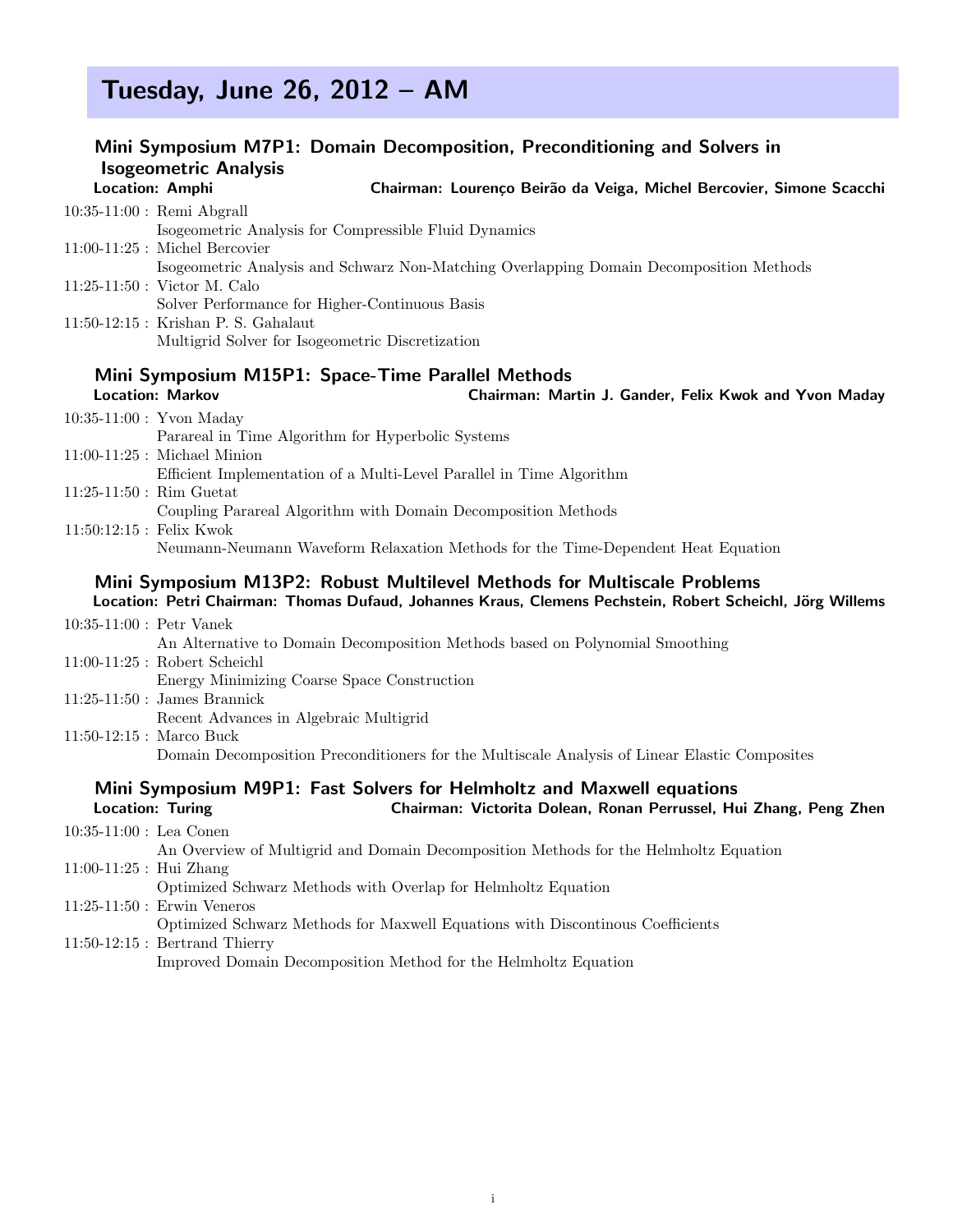## Mini Symposium M11P1: Decomposition Strategies for Boltzmann's Equation

| Location: 150                               | Chairman: Heiko Berninger and Jérôme Michaud                                                    |
|---------------------------------------------|-------------------------------------------------------------------------------------------------|
| $10:35-11:00$ : Patrick Le Tallec           |                                                                                                 |
|                                             | Half Fluxes Coupling of Boltzmann and Navier Stokes Equations                                   |
| $11:00-11:25$ : Mohammed Lemou              |                                                                                                 |
|                                             | On Micro-Macro Numerical Schemes for Multiscale Kinetic Equations                               |
| $11:25-11:50$ : Emmanuel Frénod             |                                                                                                 |
| Two-Scale Convergence and Kinetic Equations |                                                                                                 |
| $11:50-12:15$ : Heiko Berninger             |                                                                                                 |
|                                             | Neutrino Transport in Core Collapse Supernovae by Asymptotic Expansions of Boltzmann's Equation |
|                                             | <b>Contributed Talks C6: Heterogeneous Problems and Coupling Methods</b>                        |
| <b>Location: 151</b>                        | <b>Chairman: Rolf Krause</b>                                                                    |
| $10:35-11:00$ : Marco Discacciati           |                                                                                                 |
|                                             | Domain-Decomposition Preconditioners for the Darcy-Stokes Problem                               |
| $11:00-11:25$ : Marina Vidrascu             |                                                                                                 |
|                                             | Matched Asymptotic Expansion and Domain Decomposition for an Elastic Structure                  |
| $11:25-11:50$ : Christian Engwer            |                                                                                                 |

Heterogeneous Coupling for Implicitly Described Domains

# Contributed Talks C18: FETI Methods

Chairman: Rolf Krause

11:50:12:15 : K. C. Park

A Simple Explicit-Implicit FETI Transient Analysis Algorithm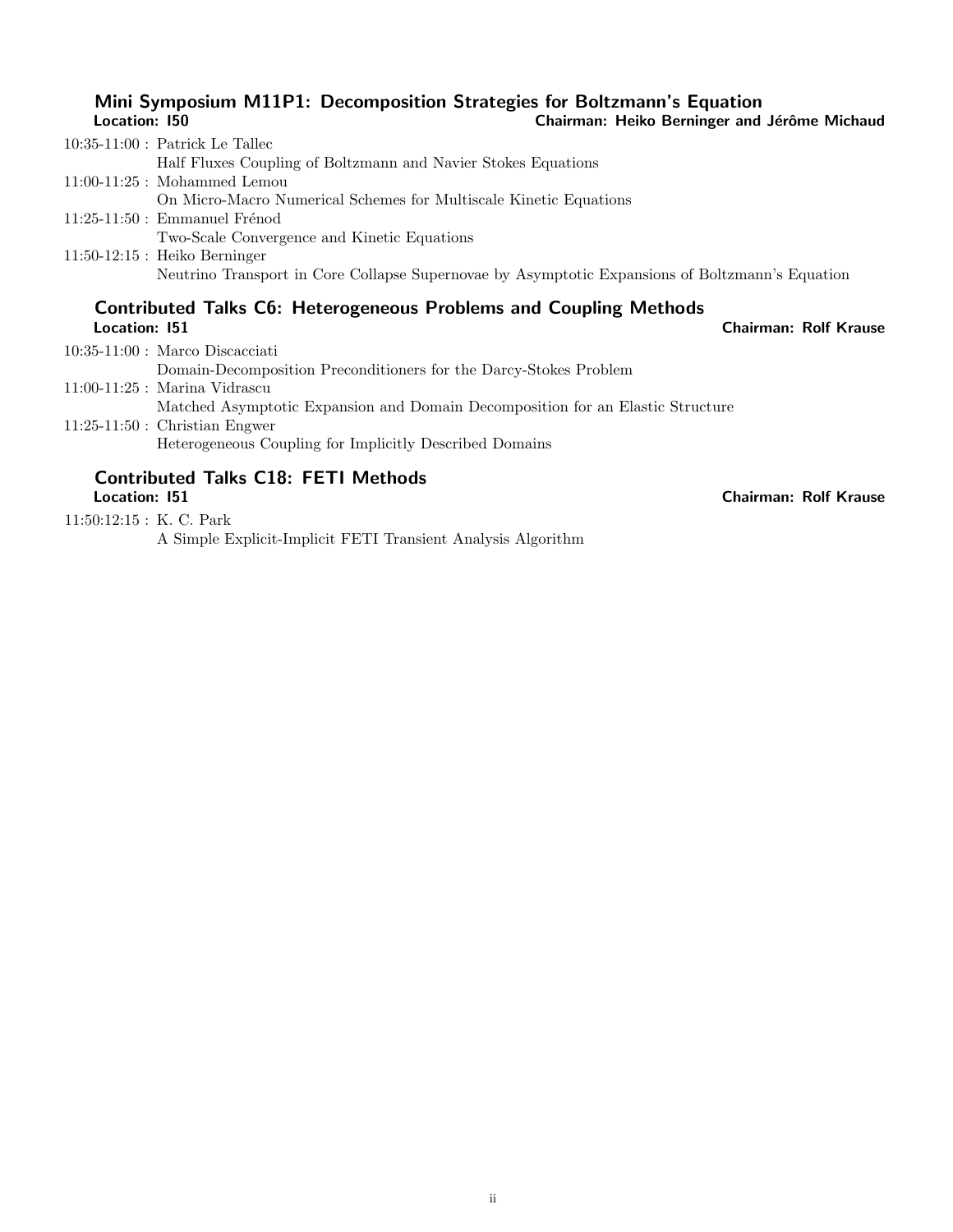## Tuesday, June 26, 2012 – PM

|                             |                                                            | Mini Symposium M7P2: Domain Decomposition, Preconditioning and Solvers in                      |                                  |
|-----------------------------|------------------------------------------------------------|------------------------------------------------------------------------------------------------|----------------------------------|
|                             | <b>Isogeometric Analysis</b>                               |                                                                                                |                                  |
|                             | Location: Amphi                                            | Chairman: Lourenço Beirão da Veiga, Michel Bercovier, Simone Scacchi                           |                                  |
|                             | $14:45-15:10$ : Christian Hesch                            |                                                                                                |                                  |
|                             |                                                            | Mortar Based Domain Decomposition for Isogeometric Analysis                                    |                                  |
|                             | $15:10-15h35$ : Stefan Kleiss                              |                                                                                                |                                  |
|                             | IETI - Isogeometric Tearing and Interconnecting            |                                                                                                |                                  |
|                             |                                                            | <b>Contributed Talks C4: Domain Decomposition for Helmholtz Equation</b>                       |                                  |
|                             | <b>Location: Markov</b>                                    |                                                                                                | Chairman: Ana Alonso Rodriguez   |
| $14:45-15:10$ : Chris Stolk |                                                            |                                                                                                |                                  |
|                             |                                                            | Domain Decomposition for Helmholtz Equations with PML Boundary Conditions                      |                                  |
|                             | $15:10-15:35$ : Dalibor Lukáš                              |                                                                                                |                                  |
|                             | BEM-based Domain Decomposition Methods                     |                                                                                                |                                  |
|                             | <b>Contributed Talks C19: Multiprocessors Applications</b> |                                                                                                |                                  |
| <b>Location: Petri</b>      |                                                            |                                                                                                | <b>Chairman: Eric Darrigrand</b> |
|                             | $14:45-15:10$ : Hatem Ltaief                               |                                                                                                |                                  |
|                             |                                                            | Data-Driven Fast Multipole Method on Distributed Memory Systems with Hardware Accelerators     |                                  |
|                             | $15:10-15:35$ : Menno Genseberger                          |                                                                                                |                                  |
|                             |                                                            | Improved Parallel Performance on Supercomputers by Domain Decomposition in Jacobi-Davidson for |                                  |
|                             | Large Scale Eigenvalue Problems                            |                                                                                                |                                  |
|                             |                                                            | <b>Contributed Talks C5: Heterogeneous Problems and Coupling Methods</b>                       |                                  |
|                             |                                                            |                                                                                                |                                  |

## Location: Turing **Chairman: Exity** Chairman: Eric Blayo

14:45-15:10 : Jonathan Youett

A Time Discretization for a Heterogeneous Knee Model involving Contact Problems 15:10-15:35 : Manel Tayachi

Design of a Schwarz Coupling Method for a Dimensionally Heterogeneous Problem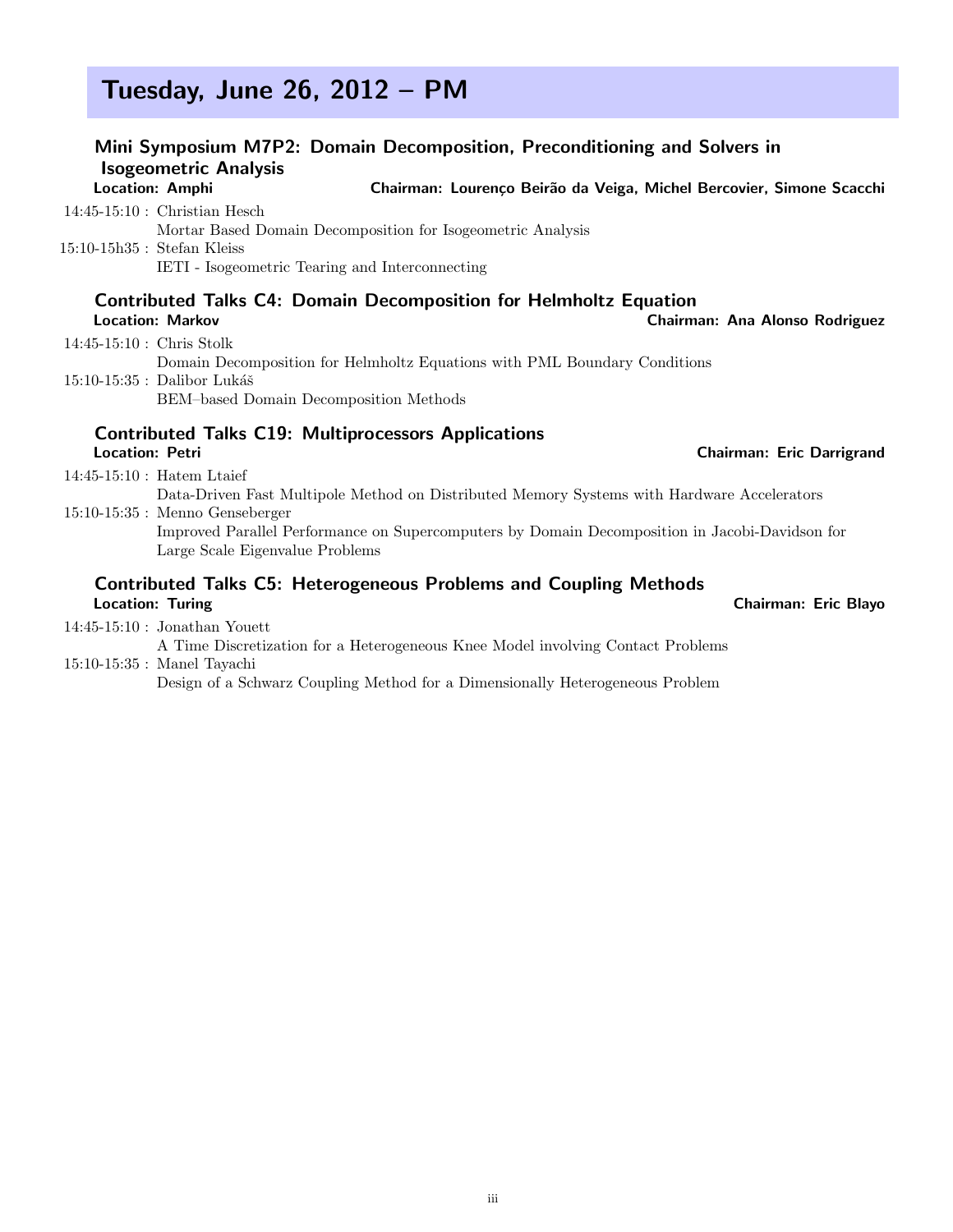## Contributed Talks C20: Adaptive Meshing Paradigm

Chairman: Stéphane Lanteri

14:45-15:10 : Shuo Zhang Norms of Trace Functions on Unstructured Grid  $15:10\textrm{-}15:35$  : Cédric Lachat PaMPA: Parallel Mesh Partitioning and Adaptation

# Contributed Talks C21: FETI Methods

Chairman: Alexandros Markopoulos

 $14:45\textrm{-}15:10$ : Marta Jarošová Hybrid Total FETI

15:10-15:35 : Michal Merta Massively Parallel Implementation of Total-FETI DDM with Applications to Medical Image Registration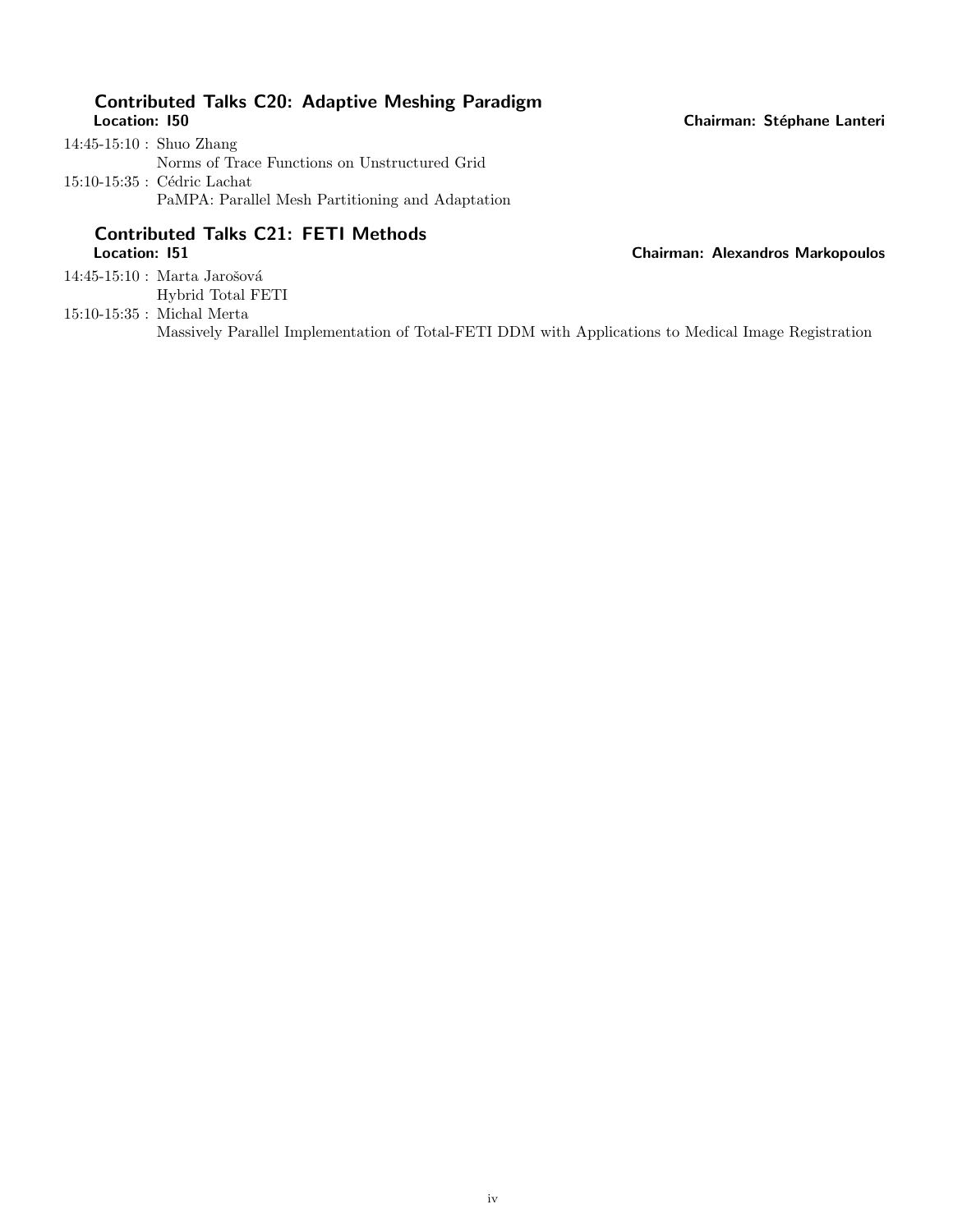#### Mini Symposium M7P3: Domain Decomposition, Preconditioning and Solvers in **Isogeometric Analysis**<br>Location: Amphi Chairman: Lourenço Beirão da Veiga, Michel Bercovier, Simone Scacchi

|  | Chairman: Ebarcheo Deirab au Verga, miener Dercovier, Omnone Seucenn                       |
|--|--------------------------------------------------------------------------------------------|
|  | $16:05-16:30$ : Angela Kunoth                                                              |
|  | Multilevel Preconditioning for Isogeometric Analysis                                       |
|  | 16:30-16:55 : Luca F. Pavarino                                                             |
|  | Overlapping Schwarz Methods for Isogeometric Analysis                                      |
|  | $16:55-17:20$ : Rafael Vazquez                                                             |
|  | Multilevel Preconditioning for Isogeometric Analysis Based on Hierarchical Splines         |
|  | $17:20-17:45$ : Satyendra Tomar                                                            |
|  | Algebraic Multilevel Iteration Method for Isogeometric Discretization of Elliptic Problems |
|  |                                                                                            |
|  |                                                                                            |

#### Mini Symposium M15P2: Space-Time Parallel Methods Location: Markov Chairman: Martin J. Gander, Felix Kwok and Yvon Maday

| $16:05-16:30$ : Stefan Güttel                                                         |
|---------------------------------------------------------------------------------------|
| On the Convergence of Parallel Deferred Correction Methods                            |
| 16:30-16:55 : Martin J. Gander                                                        |
|                                                                                       |
| Analysis of the Parareal Algorithm and a Symmetrized Variant for Hamiltonian Problems |
| $16:55-17:20$ : Hugo Jimenez                                                          |
| Time-Parallel Integrations for Long Term Solar System Studies                         |
| $17:20-17:45$ : Julien Salomon                                                        |
| Time-Parallelization and Optimal Control for NMR                                      |

## Mini Symposium M13P3: Robust Multilevel Methods for Multiscale Problems

### Location: Petri Chairman: Thomas Dufaud, Johannes Kraus, Clemens Pechstein, Robert Scheichl, Jörg Willems 16:05-16:30 : Florian Thomines

|                          | A Systematic Coarse-Scale Model Reduction Technique for Parameter-Dependent Flows in Highly |
|--------------------------|---------------------------------------------------------------------------------------------|
|                          | Heterogeneous Media                                                                         |
|                          | $16:30-16:55$ : Ivan Graham                                                                 |
|                          | Multiscale Finite Elements for High-Contrast Elliptic Problems                              |
|                          | $16:55-17:20$ : Jan Nordbotten                                                              |
|                          | Approximate Multilevel Solvers for Flow and Transport in Porous Media                       |
| 17:20-17:45 : Xiaozhe Hu |                                                                                             |
|                          | Parallel AMG Method on GPU                                                                  |
|                          |                                                                                             |

### Mini Symposium M9P2: Fast Solvers for Helmholtz and Maxwell equations Location: Turing Chairman: Victorita Dolean, Ronan Perrussel, Hui Zhang, Peng Zhen

|                            | $16:05-16:30$ : Olaf Steinbach                                                                      |
|----------------------------|-----------------------------------------------------------------------------------------------------|
|                            | Coupled Finite and Boundary Element Methods for Vibro-Acoustic Interface Problems                   |
| $16:30-16:55$ : Jin-Fa Lee |                                                                                                     |
|                            | Integral Equation Domain Decomposition Method for Solving Electromagnetic Wave Scattering from Deep |
|                            | <b>Cavities</b>                                                                                     |
|                            | $16:55-17:20$ : Eric Darrigrand                                                                     |

OSRC Preconditioner and Fast Multipole Method for 3D Helmholtz Equation: a Spectral Analysis 17:20-17:45 : Yogi Erlangga

Shift-Operator-Based Domain Decomposition Method for the Helmholtz Equation